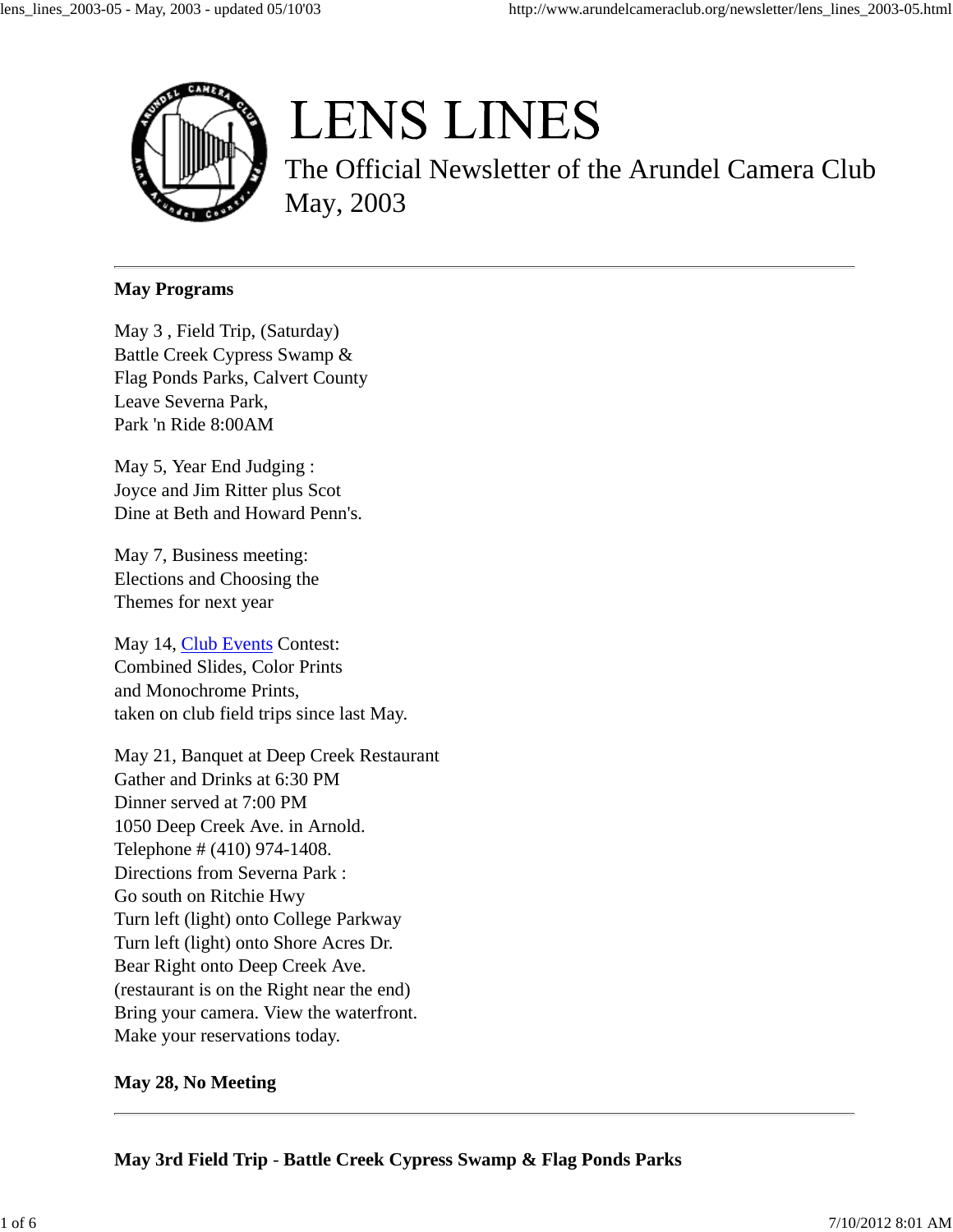Leave Severna Park, Park and Ride 8:00 AM

We hope to photograph wild flowers and water. The terrain is hill to valley but the path is wide and often with a boardwalk. Major attractions of this area are its views of the marsh and the flora along the trails. Flag Ponds opens onto the Bay near Calvert Cliffs. Sharks teeth can be found on the shore.

We will find lunch somewhere near the area.

# **April Field Trip Report - Scott's Run, Virginia**

Three cars full of club members walked down a lovely woods path edged with tiny wild flowers framed in bright green leaves in glorious warm sun. Some how Betty Harris, Bei Ma, Ted Golczewski, Dave Long, Howard Penn, and Elizabeth Gauld wandered far enough to locate the falls where we met Dolphy Glendinning.

Dolphy came from a different parking lot. Our rock scramble down to the falls was enough for us to

reconsider what photo gear it is really necessary to carry on a woods trail. We really missed Mike Dulisse who is familiar with the trails. We had a fine lunch after a bit of a drive through an elegant Virginia neighborhood. We will put that place on our preferred list, if anyone learned where we were.

After lunch we visited Great Falls of the Potomac on the Maryland side. There was a lot of water splashing through the falls. There were more wild flowers in bloom.

We saw some mules led by costumed guides and some folks carrying kayaks through the crowd to the river. The photographs should be great from this trip.

# **Results of Print Competition 26 March**

**Our Judge, Scott Dine**, has presented a program about his life as a news photographer and editor in the past. He is now retired. We saw our images with fresh eyes as he made creative comments on our work. Scott showed us how we could change our images to make them more eye-catching for our judges. He emphasized creative cropping in the camera and changing the angle of the camera's view. Once again we proved that the difference between Novice and Unlimited is mostly how long the

photographer has been a member of the Arundel Camera Club. The Novices took two places in the combined competition.

# **Results of Print Competition** - **26 March**

Monochrome Theme: Repeating Patterns Monochrome Prints Combined Novice & Unlimited 1st Place Elizabeth Gauld "Stairwell Up" 2nd Place Elizabeth Gauld, "You Saw What?" 3rd Place Novice Mary Swanson, "Pattern in Steel" 4th Place Ernie Swanson, Diamond Studded" HM Godfrey Gauld, "The Wedding" HM Novice Ned Crame, "Brick Wall"

Color Theme: Reflections in an Image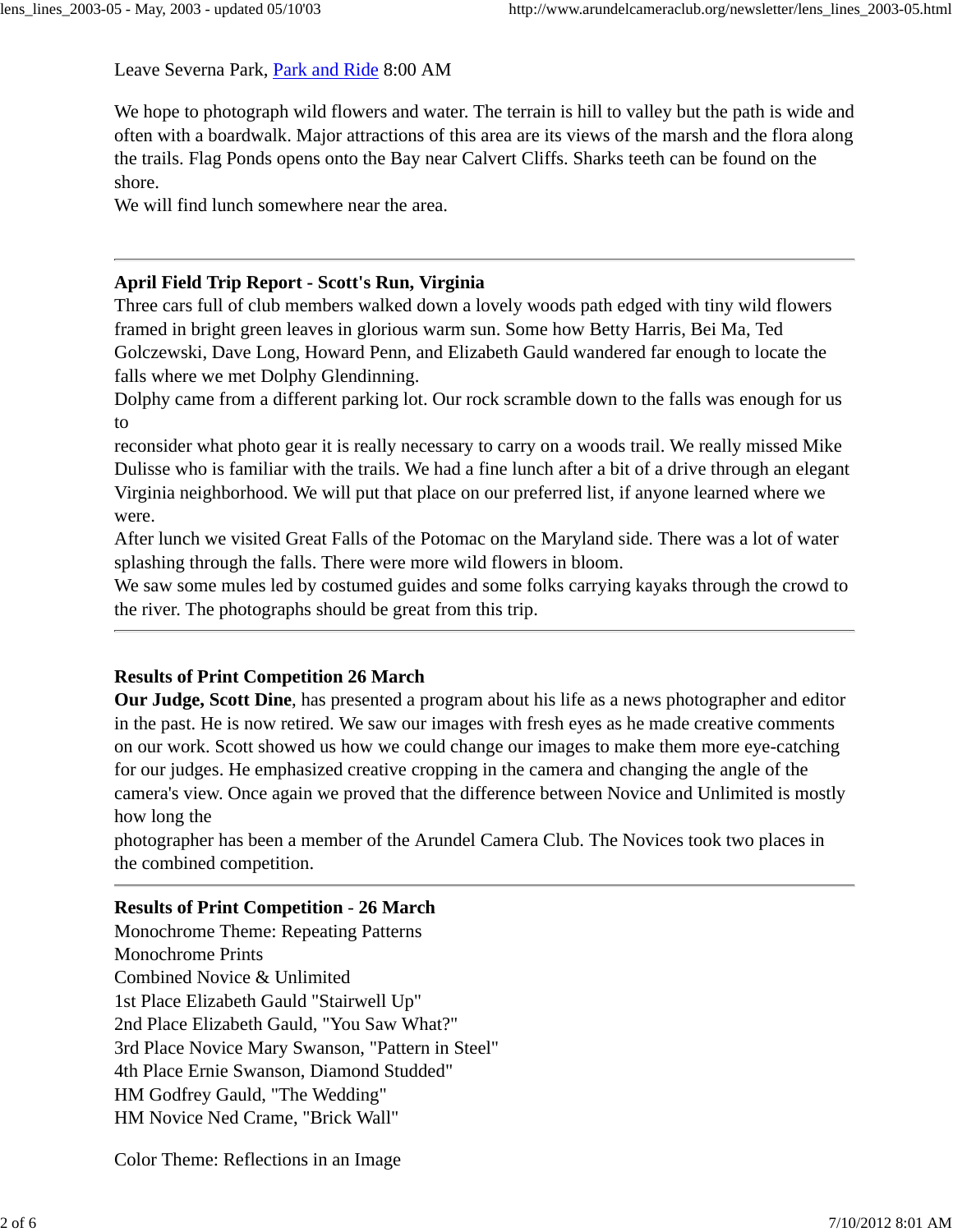Novice Color Prints 1st Place Ernie Swanson "Turtle Island" 2nd Place Dave Long, "Self" 3rd Place Dolphy Glendinning, "Monster's Breach" 4th Place Jay Fleming, "Lone Egret" HM Ned Crame, "Man in the Window"

Unlimited Color Prints 1st Place Dick Fairhurst "Stepping Stones in the River" 2nd Place Howard Penn, "Ding Darling" 3rd Place Howard Penn, "Take Off" 4th Place Ted Golczewski, "Abstract Reflections" HM Howard Penn, "Tiger Swim "

#### **Results of Slide Competition 9 April - Our Judge, Roz Kleffman,** from the Bowie

Crofton Camera Club, is an experienced photographer and photography judge who carefully explained the reasons for each choice. Some very good photo images did not qualify as Still Life Images in her vision.

(Bowie Crofton uses a club system of screening for the Theme before the judge sees any of the images. Our members might consider this at the May business meeting.) She also mentioned that photographs of

the same thing from a different angle compete with each other harming both in a competition.

The results: Theme: Still Life Novice Slides 1st Place Bei Ma "Sketch Time" 2nd Place Jay Fleming, "Money" 3rd Place Jay Fleming, "Fruit #2" 4th Place Jay Fleming, "USA" HM Bei Ma, "Daisy" HM Sunny Frank, "Map Quest"

Unlimited Slides Theme: Still Life 1st Place Godfrey Gauld "Congregation" 2nd Place Sara McNeely, "Tulip & Shadow" 3rd Place Mike Dulisse, "Snow Leaf" 4th Place Diana Listmann, "Floating on Gold" HM Louis Sapienza, "Rings" HM Diana Listmann, "Just an Illusion" HM Dolphy Glendinning, "Flowers"

# **Ann & Richard Rolfling Visit 16 April**

The Rolflings presented a wonderful slide show exhibiting their images from Jekyll Island using Microsoft's Power Point from their laptop computer, speakers, and a multi- media projector. The slides were from their February Elder hostel class trip to the island. A good place for large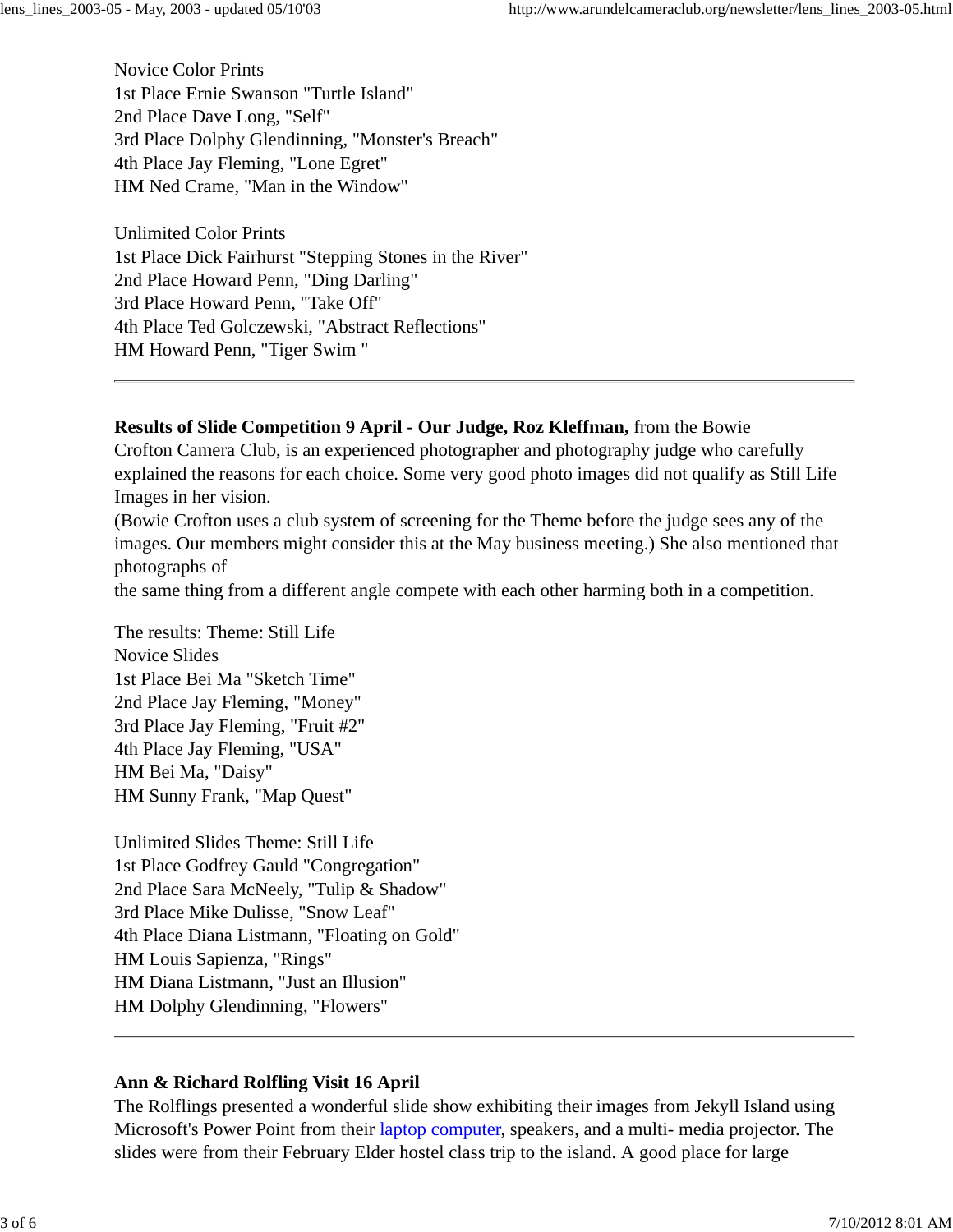driftwood in the fog at the beach. They then graciously showed us all a bit about editing slides in the computer. It was interesting to learn that their photography club spends the 4th Monday each month as a digital imaging work shop.

# **April 23rd Print Competition - Our Judge, Marketa Ebert**,

a member of the Bowie Crofton Camera Club has worked as a staff photographer for the Prince George's Sentinel for the last 3 years. She has earned Photographer of the Year in her club 3 times. Marketa is interested in photo journalism, nature, and travel photography. She enjoys both Fine Art Printing and Digital Imaging. She teaches Advanced Adobe Photoshop for BCCC and other organizations. As she judged our work, her interest in the "photo that tells a story" became clear. Marketa had researched just what makes a Still Life Image. Her comments were very helpful and interesting.

The Results: Color Print Theme - Still life Novice Color Print

1st Place Ernie Swanson, "Dancing Tulips" 2nd Place Dave Long, "Into a Martini" 3rd Place Bei Ma, "Meditation" 4th Place Chuck Gallegos, "May Bucket" HM Bei Ma, "Flutist Afternoon" HM Bei Ma, "Last Summer"

Unlimited Color print theme Still life

1st Place Godfrey Gauld, "After the Ball" 2nd Place Diana Listmann, "Unperfectly Beautiful" 3rd Place Godfrey Gauld, "Paint Gear" 4th Place Elizabeth Gauld, "Fish Float Tangle" HM Howard Penn, "Lock and Shadow" HM Howard Penn, "Drivers Nightmare" HM Godfrey Gauld, "I Found the Birdie"

Monochrome Print Theme - Open

Novice Monochrome 1st Place Connie Gray, "Door on the Left" 2nd Place Bei Ma, "Spring Daisy" 3rd Place Chuck Gallegos, "Ithaca Falls, January" 4th Place Alan Nicolaisen, "Resort Shadows"

Unlimited Monochrome 1st Place Ernie Swanson, "Gothic Columns" 2nd Place Godfrey Gauld, "The Wedding" 3rd Place Elizabeth Gauld, "Bloom and Bud" 4th Place Elizabeth Gauld, "Snow on Top" HM Elizabeth Gauld, "Up a Tree"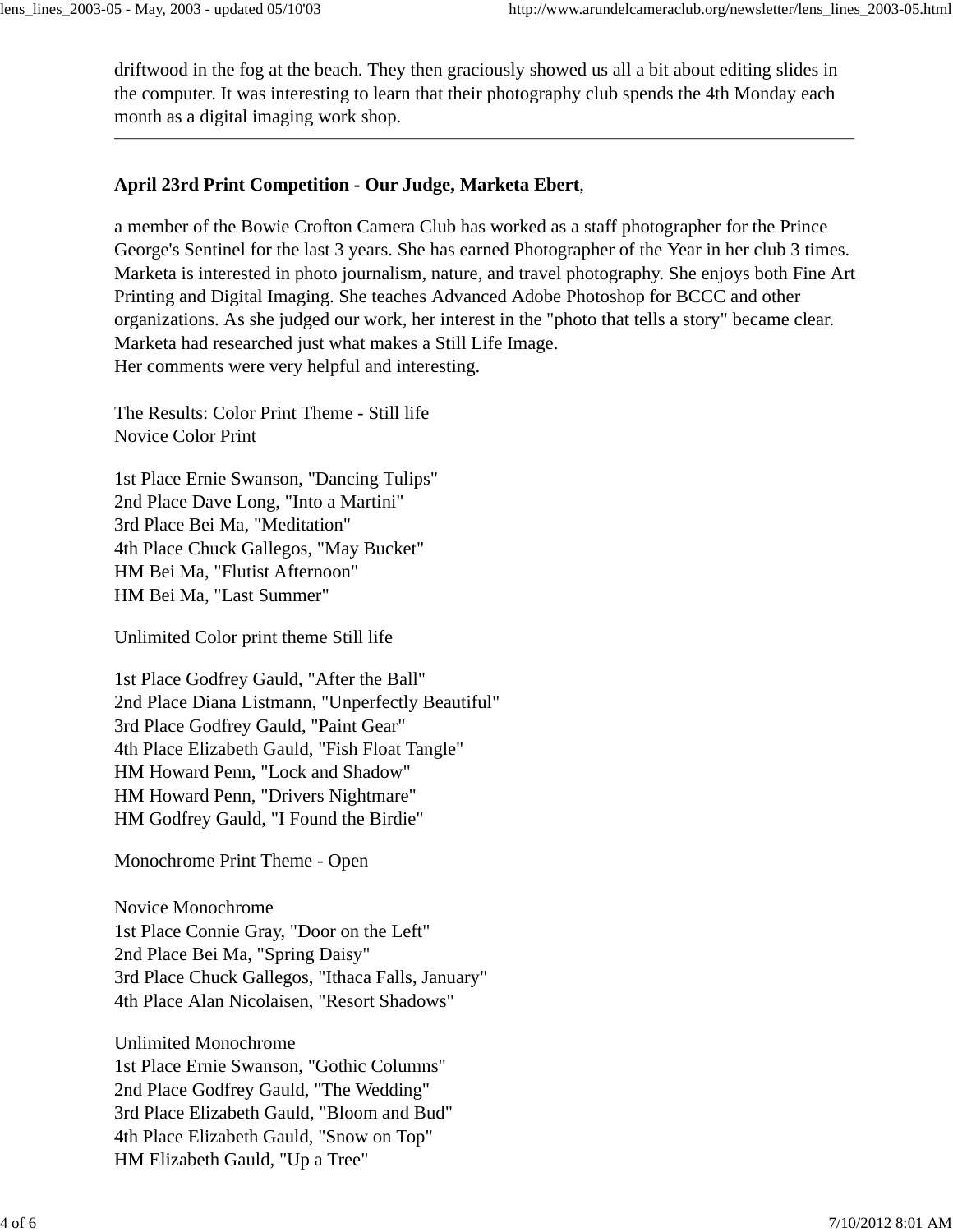HM Dave Long, "Today's Forecast Is"

**Howard Penn was a very welcome speaker...** once again the first Wednesday in April as he gave members a program on his most recent trip to Florida. Images were shown from Wild Life on Easy Street (cats) in Tampa. Bird photos from Ding Darling in Sanibel. There were also photos from Corkscrew (near Naples), Little Estero Lagoon (Fort Meyers) and the Venice Rookery. Howard gave members information on the equipment and techniques used for many of the slides presented. They were beautiful as we have learned to expect from our Club President.

Members were very sorry to heard that the Leonards were unable to give their presentation on 3D photography because of illness. When they visited as judges, they spoke briefly about their special kind of photography. Those attending have been very interested in seeing and hearing more. We all wish them much better health. We look forward to learning about 3D photography from Bob and Ron Leonard in the Fall.

# **Do you have and Idea for an Article for your Newsletter?**

Please e-mail your contributing article to the Newsletter Editor at tsquared@toad.net By the 4th Wednesday Any Month to

Be a PUBLISHED AUTHOR

Make your Newsletter more interesting to our members.

# **NOTE from our WEBMASTER**

Please continue to use the older http://start.at/acc web address

**Arundel Camera Club** meets every Wednesday evening when school is in session. We meet at 7:30 and usually end around 9:00 p.m. at Severna Park High School, 60 Robinson Road, Severna Park in room G144. Meetings are open to the public, but only dues paying members may enter competitions.

Annual dues are \$15 per adult, \$7.50 per full-time student. If a second family member joins the club, the second member's dues are discounted 50% or \$7.50.

For further information, check on the club website or feel

free to call any of the club's officers:

President - Howard Penn (410) 544-1742 Prog.Chairman - Dick Fairhurst (410) 647-6987 Contest Chairman - Bei Ma (410) 674-7655 Sec. & Treasurer - Betty Harris (410)-729-0255